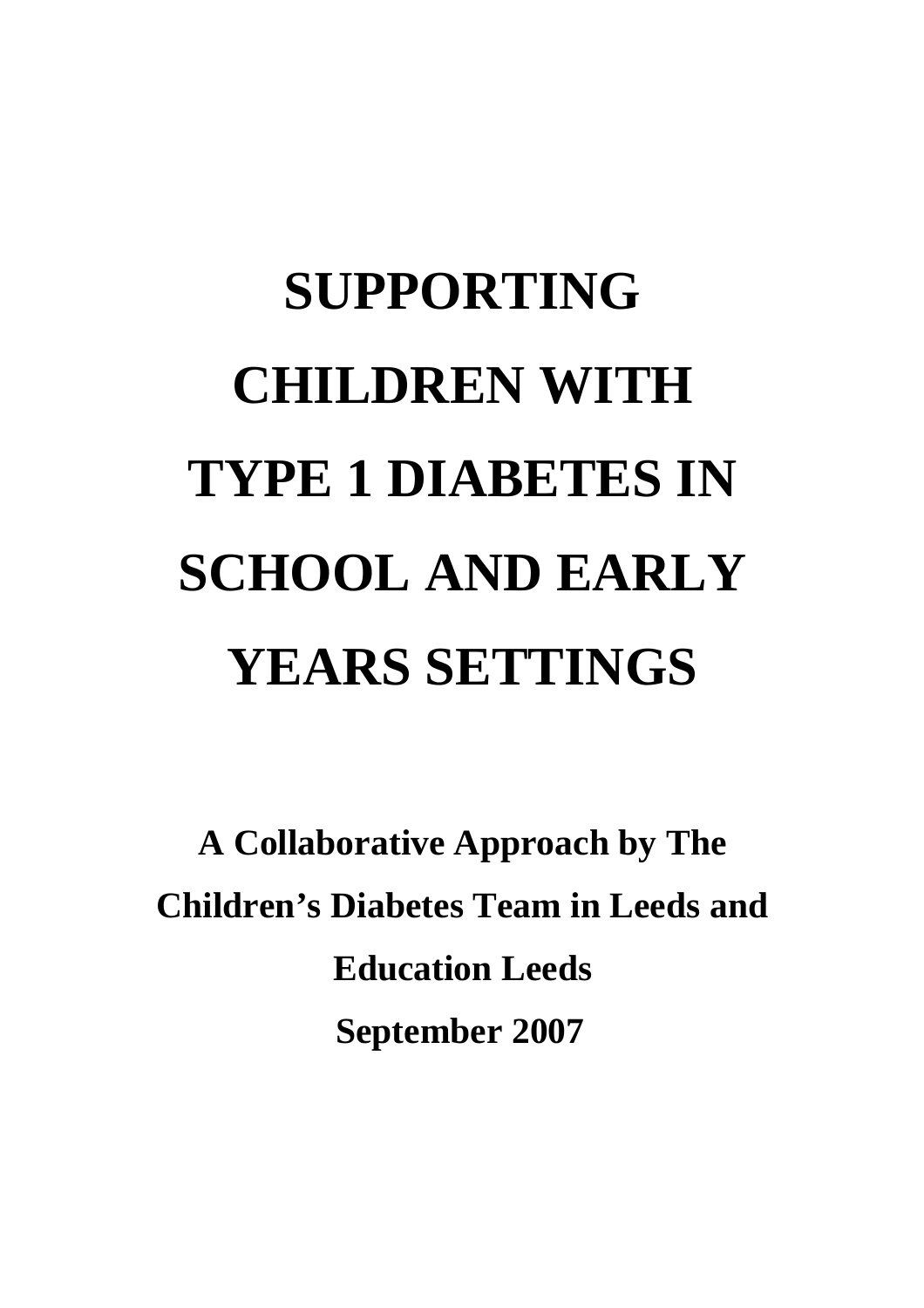### **CONTENTS**

- 1. Our philosophy
- 2. Introduction
- 3. Recommendations and responsibilities
- 4. What is diabetes?
- 5. What is insulin and how does it work?
- 6. How is diabetes treated?
- 7. Blood glucose monitoring
- 8. Exercise, activities and PE
- 9. School meals
- 10. Hypoglycaemia (low blood glucose)
- 11. Hyperglycaemia (high blood glucose levels)
- 12. School trips/ residentials
- 13. Supporting a young child with diabetes
- 14. Useful resources and contacts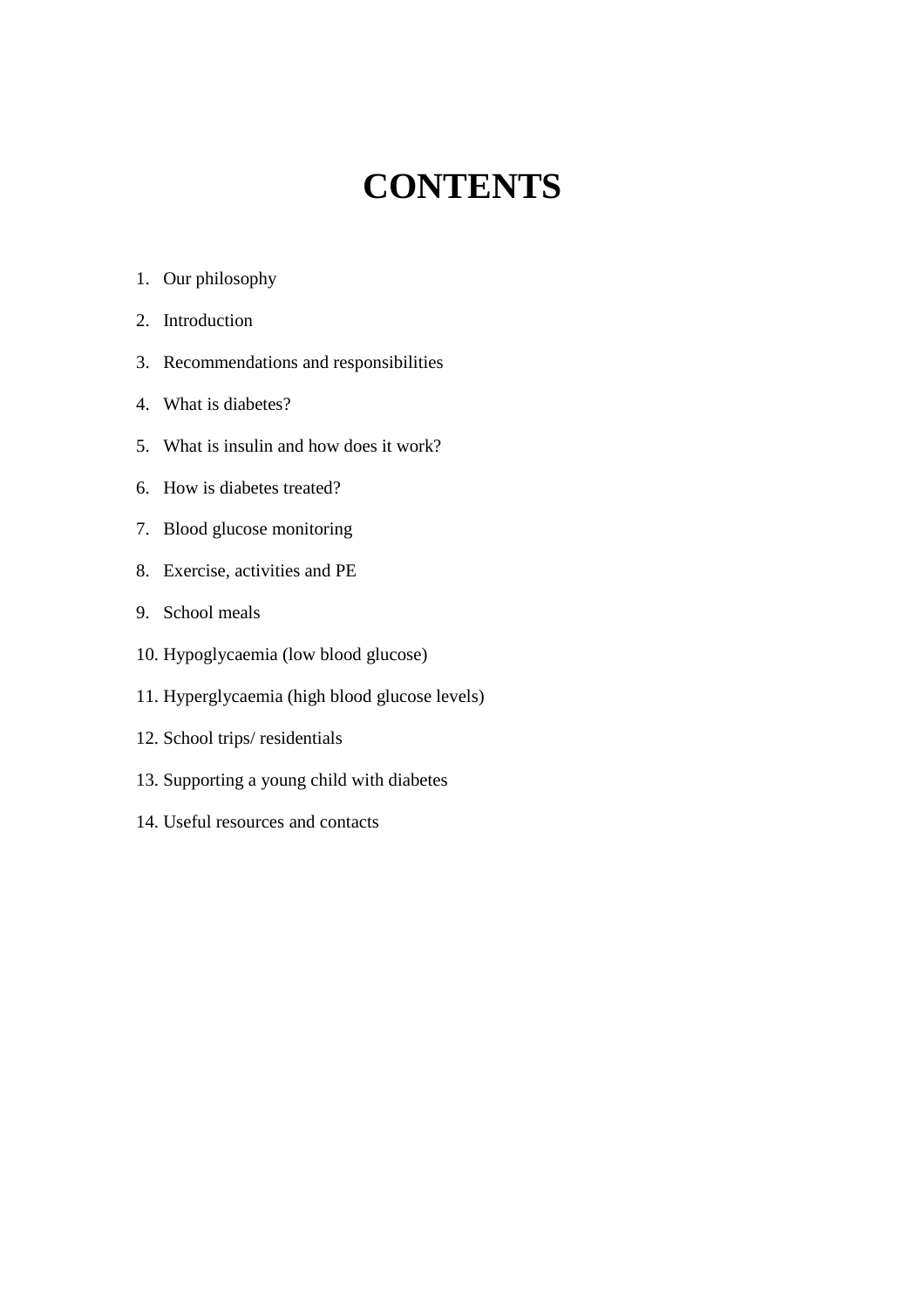### **OUR PHILOSOPHY FOR CHILDREN WITH DIABETES IN SCHOOL**

**Education is an essential part of a child's life.** 

#### **Diabetes is a complex condition, which can affect or be affected by almost all daily activity.**

**Appropriate diabetes care in the school setting is essential for the child's immediate safety, long term well being and optimal academic performance.** 

We recognise there needs to be collaborative working between the child family, school and the diabetes team

We recognise the importance of providing the best up to date treatment, delivered to the highest standard.

We will strive to support a school setting in which prioritises the child's immediate safety, long-term well being and academic performance.

We will act as the child's advocate wherever necessary.

We acknowledge collaborative working will support the schools day to day management of diabetes with respect to insulin injections, monitoring of the condition, food, physical activity and emotional well being.

We recognise the importance of anticipating pupil needs and creating an inclusive solution focused ethos.

We will consider the child's age, development and individual needs in all decision making.

Our ultimate goal is that children are facilitated to manage their diabetes according to their chosen management plan.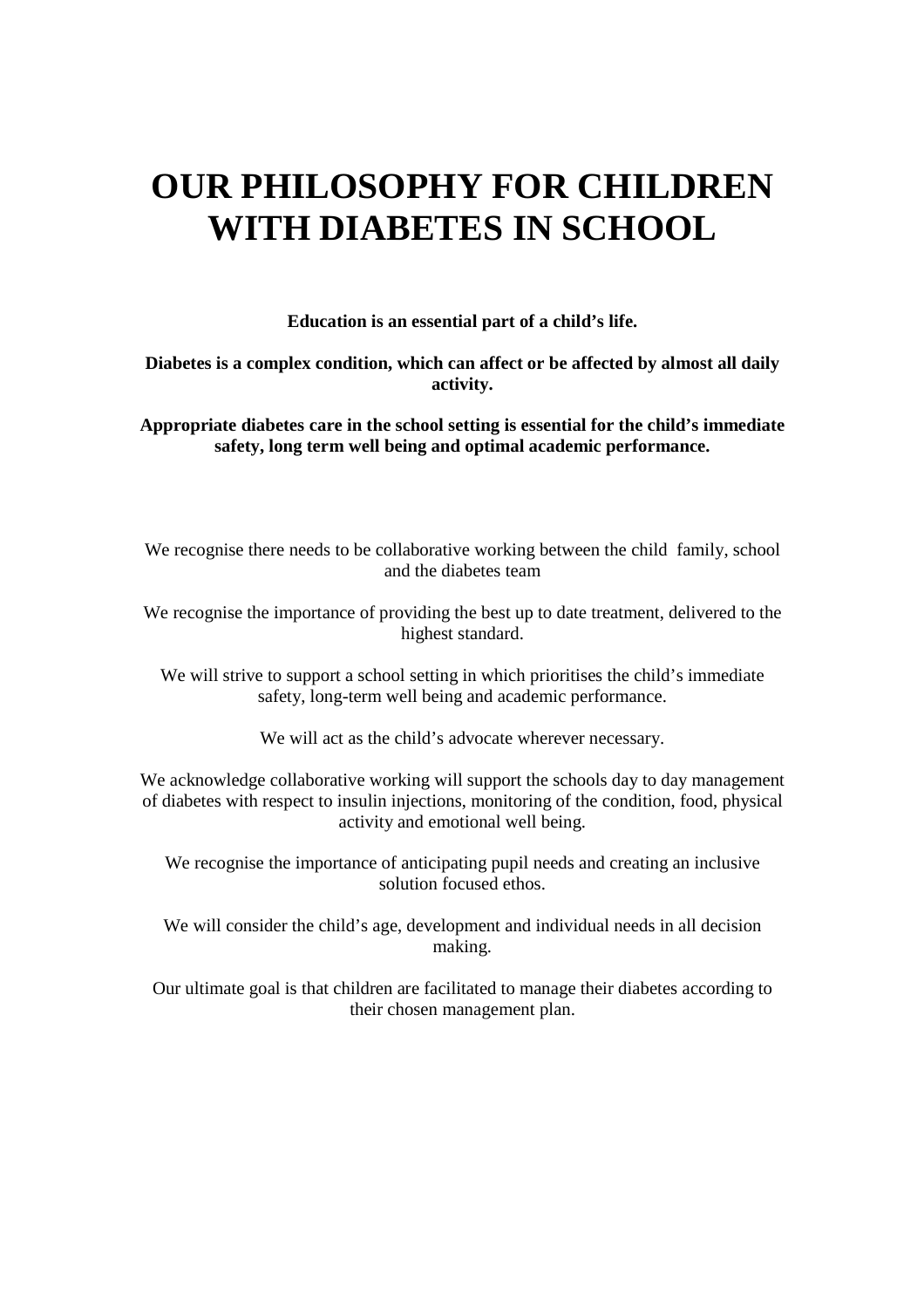### **INTRODUCTION**

"Education is a valuable part of children's and young people's lives. Appropriate diabetes care in the school and day care setting is necessary for the child's immediate safety, longterm well being, and optimal academic performance"(DoH 2007). Positive responses by schools and early years settings to a child's medical needs will not only benefit the child directly, but can also positively influence the attitudes of their peers (DfES/DoH 2005).

The aim of this document is to inform about Type 1 Diabetes, help staff feel more comfortable about having a young person with diabetes in their school, and ensure that the child will be safe and supported at all times. For advice and information about individual children, schools should always involve the parents/carers of the child with diabetes, the school nurse and the diabetes care team. The Children's Diabetes Nurse Specialist (CDNS), who will be a member of the diabetes care team, will be a central point of contact and should be able to advise the school.

The information within this resource should be considered alongside the Department for Education and Skills (DfES) guidance - Managing Medicines in Schools and Early Years Settings (2005). This document sets out a clear framework within which local authorities, local health trusts, schools and early years settings can work together to develop policies to ensure that children requiring medicines receive appropriate support. It takes account of the recommendations from the National Service Framework on Medicines for Children (2004) to ensure safe practice in the management of medicines for children, the new duties on local education authorities, schools and early years settings under the Disability Discrimination Act (1995), and latest medical advice. The publication includes forms that can be used as part of the school's policy on administering medication.

This publication can be downloaded from www.teachernet.gov.uk/publications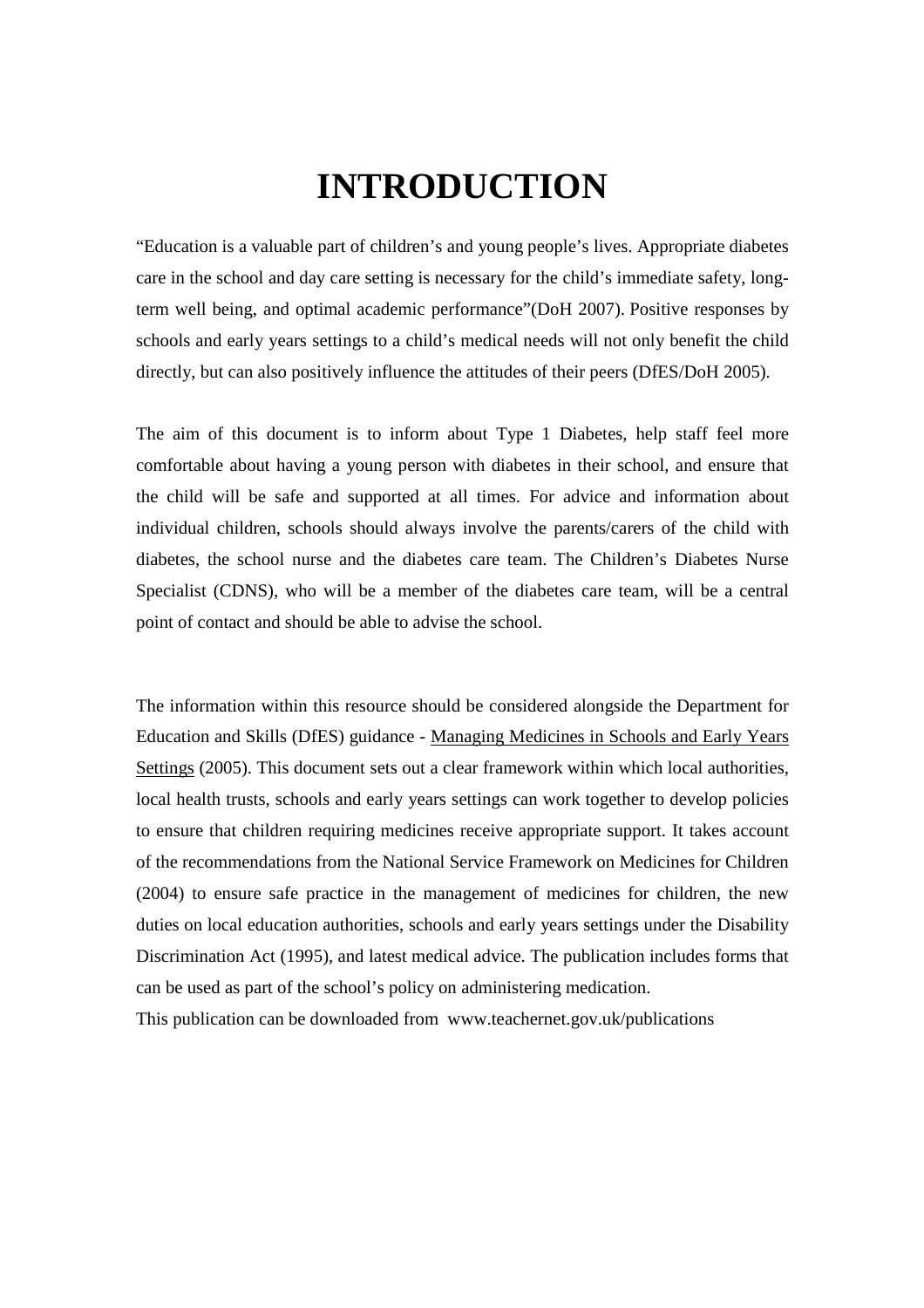# **RECOMMENDATIONS AND RESPONSIBILITIES**

#### **Global Recommendations:**

- Diabetes should not alter a child's academic potential.
- Diabetes should not be the cause for being excluded from any type of activity nor the non-attendance at nursery, school or college.
- Education and the social integration within schools and colleges are of fundamental importance. (ISPAD 2000)

#### **Schools and educational authorities:**

- Have a common law 'duty of care' to act in the same manner as a responsible parent, to ensure children with diabetes are healthy and safe.
- Must not treat young people with diabetes 'less favourably", without justification, than their peers who do not have diabetes.
- Must make 'reasonable adjustments' to ensure that children with diabetes are not put at a substantial disadvantage in comparison to those who do not have diabetes. (SENDA 2001)
- Should ensure that they have sufficient members of support staff who are employed and appropriately trained to manage medicines as part of their duties.
- The employer should provide written confirmation of insurance cover for staff who provide specific medical support.

#### **Parent(s)/Guardians:**

- Have the prime responsibility for their child's health and are responsible for making sure that their child is well enough to attend school. If the child is acutely unwell, it is advised that he or she be looked after at home.
- Should provide schools and day care settings with sufficient information about their child's medical condition.
- Should arrange a meeting with the head-teacher before a child starts school, or when the child first develops diabetes. (DfES/DH 2005)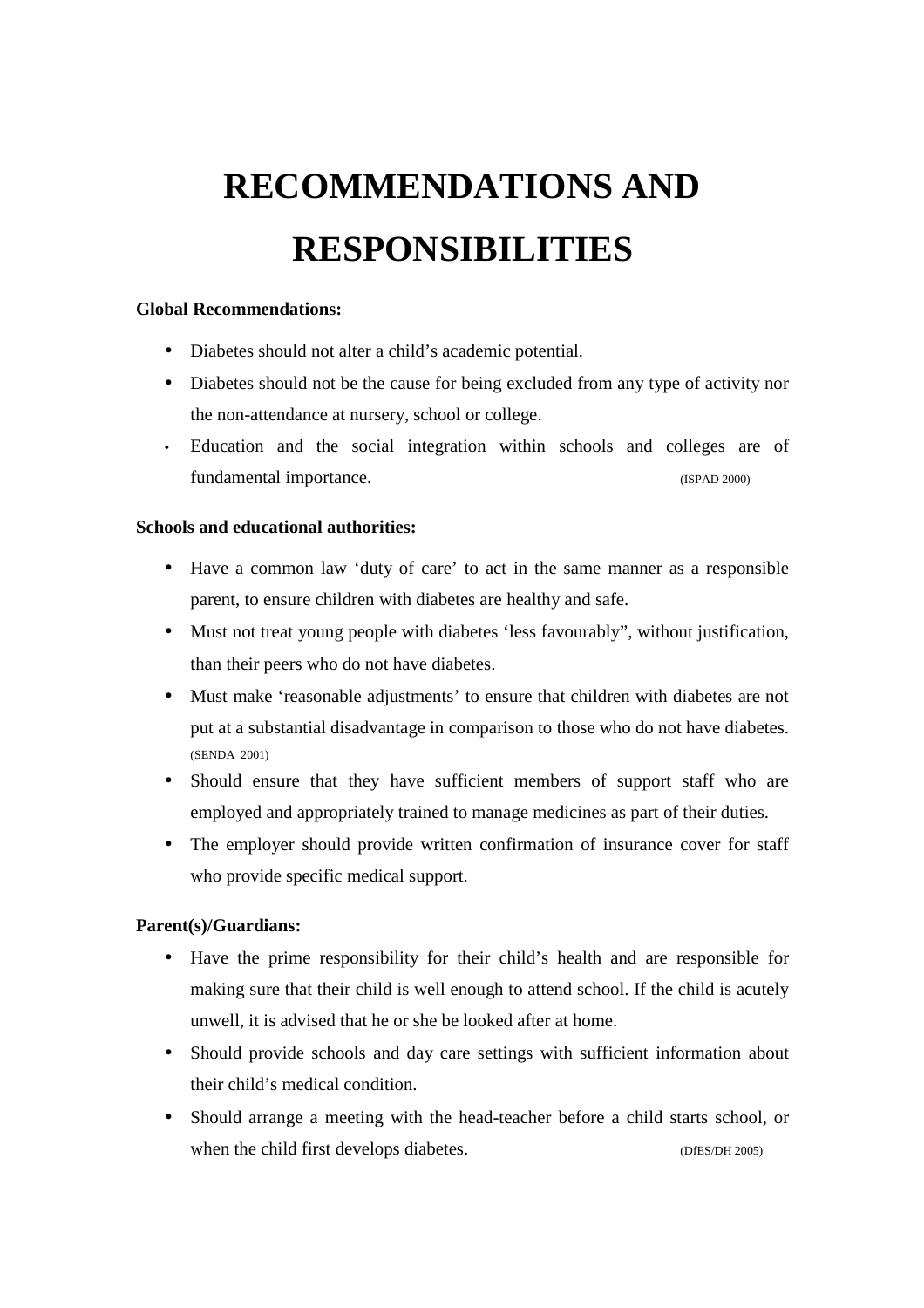#### **The Health Care Team:**

- Should provide advice, support, education and training regarding all aspects of diabetes management to schools and day care settings on a regular basis.
- Should ensure that all schools have access to up-to-date resources and current recommendations regarding appropriate diabetes care for children with diabetes.

**An individualised diabetes health care plan should be agreed by the parent/guardian and child, the school or early years setting, and the health care team. The health care plan should describe the responsibility of all parties, address the child's specific needs and provide clear instructions for ongoing and emergency care. This should be updated regularly, and made available to all parties involved.** 

 **(DH 2007)**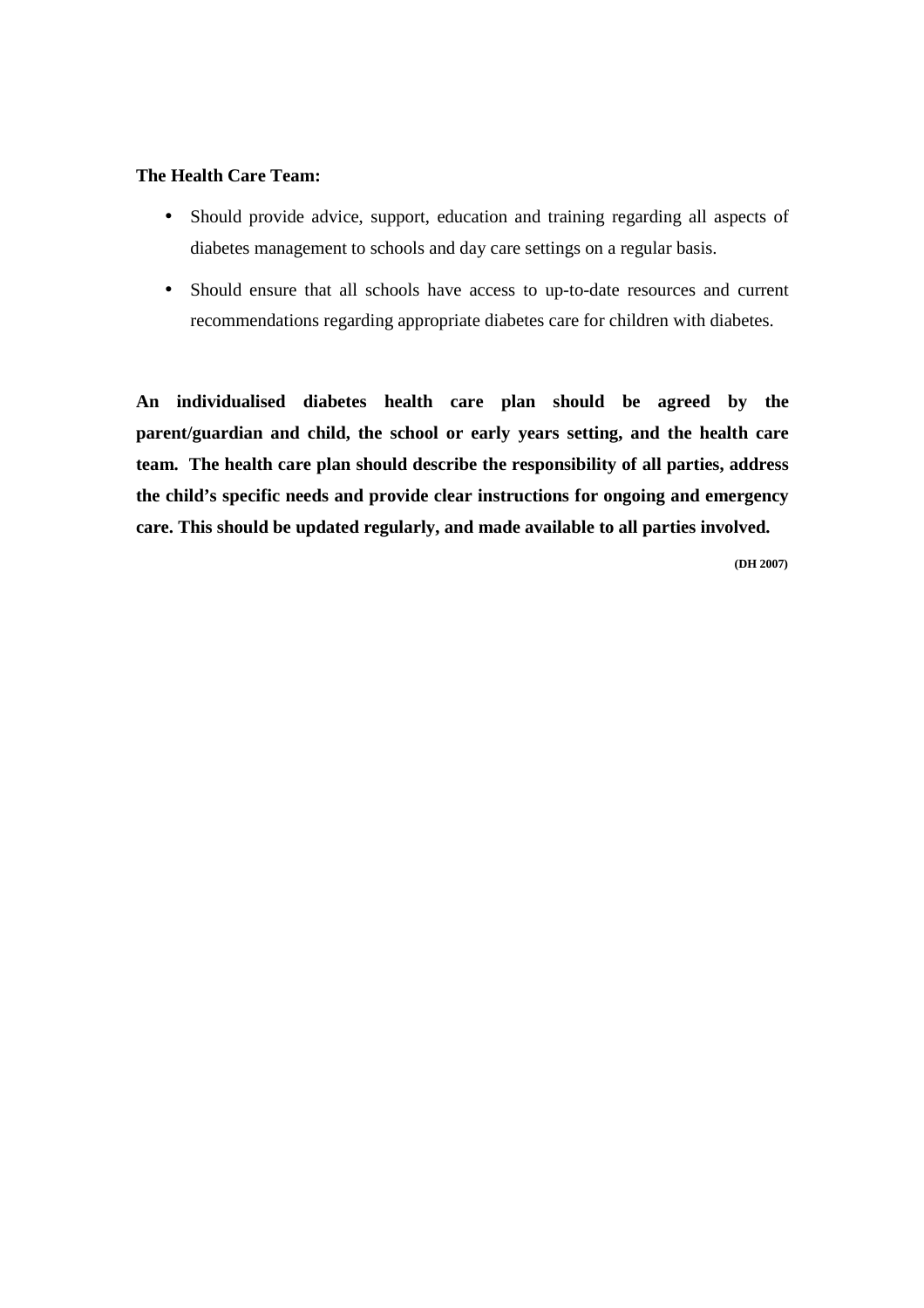### **WHAT IS DIABETES?**

Diabetes is a life-long condition in which the amount of glucose (sugar) in the blood is too high due to ineffective insulin secretion or insulin action, or both.

There are two main types of diabetes:

#### **Type 1 Diabetes**

Most children will have Type 1 Diabetes, meaning they can no longer produce **insulin,** because the insulin producing cells in the **pancreas** have been destroyed. Without insulin, the child's body cannot use glucose properly. Type 1 diabetes is fatal without life-long insulin therapy.

#### **Type 2 Diabetes**

Type 2 Diabetes is most common in adults, however the number of children with Type 2 Diabetes is also increasing, largely due to lifestyle issues and an increase in childhood obesity. People with Type 2 Diabetes still produce insulin however this may be insufficient for their needs, or the insulin produced may not be able to work effectively. Type 2 Diabetes can be managed with diet and exercise alone, but may require tablets or insulin.

The incidence of both Type 1 and type 2 Diabetes in children and adolescents is rising every year. There are other rare forms of diabetes, which are not described here, but information is available from the diabetes team if needed. The information in this folder will focus on Type 1 Diabetes.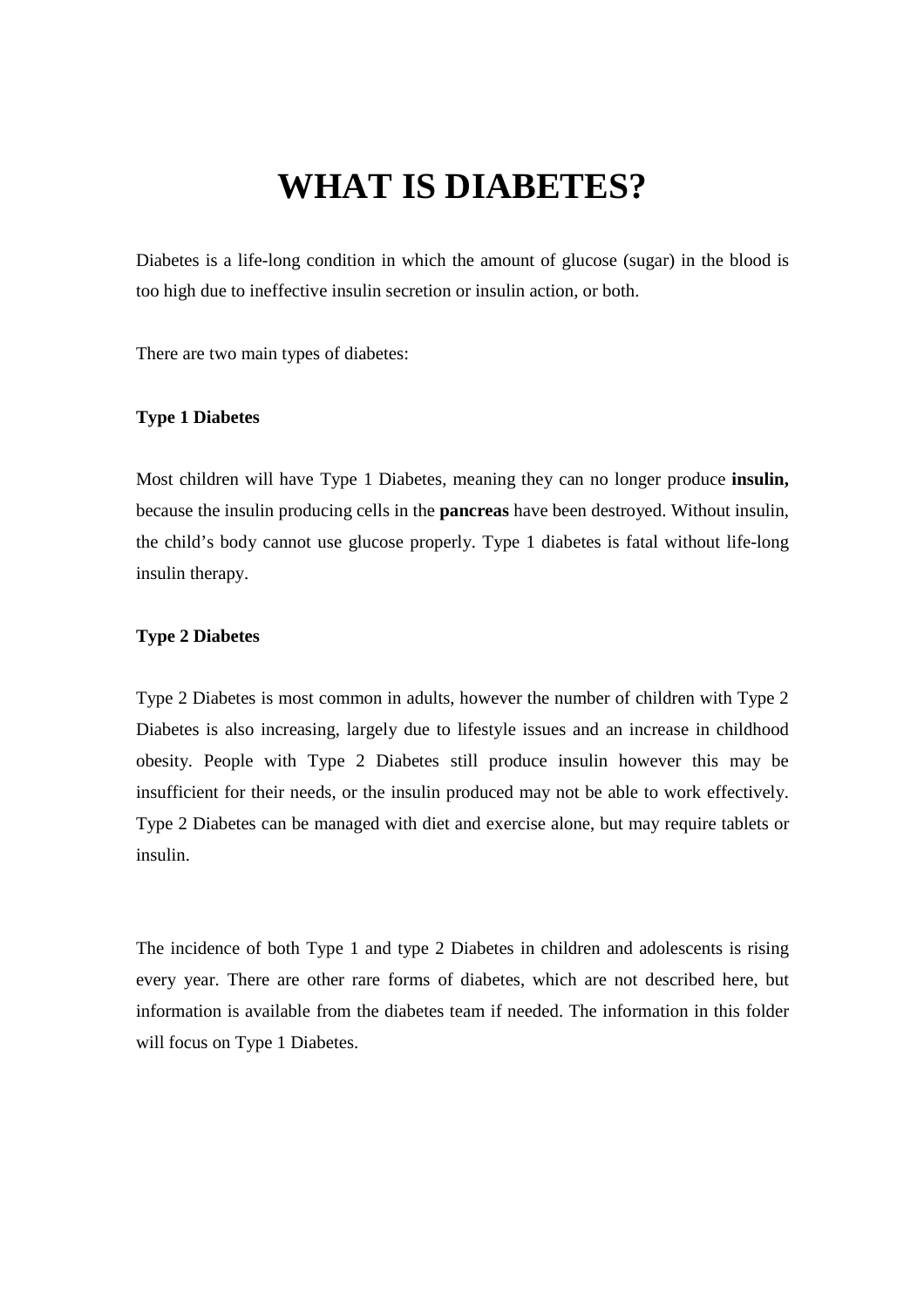### **WHAT IS INSULIN AND HOW DOES IT WORK?**

**Insulin** is the **hormone** that regulates the body's **blood glucose.** We know that insulin is the vital 'messenger', which converts the food we eat into energy. The sweet and starchy food we eat and drink (carbohydrates) are broken down into glucose (sugar), in the stomach; the glucose then passes out of the stomach into the bloodstream via the intestines. Insulin allows the glucose to be used as fuel for all our daily activities, even for sleeping, to ensure adequate growth and to repair cells when damaged. Insulin also transfers any extra glucose in the blood stream to muscles, fat cells and the liver to be stored until it is needed for energy. Extra energy is required for exercise and during emergencies, e.g. when we are unwell. Our bodies use up the energy stored in our muscles and liver on those occasions.

If the energy stores are empty and glucose is not available, the body burns fat for energy. This explains why **tiredness** and **weight loss** are common signs of diabetes.

Without insulin, the glucose from food and drink stays in the bloodstream causing the blood glucose to rise, some gets filtered through the kidneys and then passed out of the body in the urine. The glucose in the urine also takes water from the body along with it. This explains why many children **drink a lot and pass a lot of urine** before diagnosis. High blood glucose levels can also encourage infections.

**Classic symptoms of high blood glucose levels are:** 

- **Frequent passing of urine**
- **Excessive drinking and thirst**
- **Weight loss**
- **Lethargy**

Without insulin treatment the disease progresses to a life-threatening condition marked by dehydration and a build up of acids in the blood. This is known as Diabetic Ketoacidosis (DKA).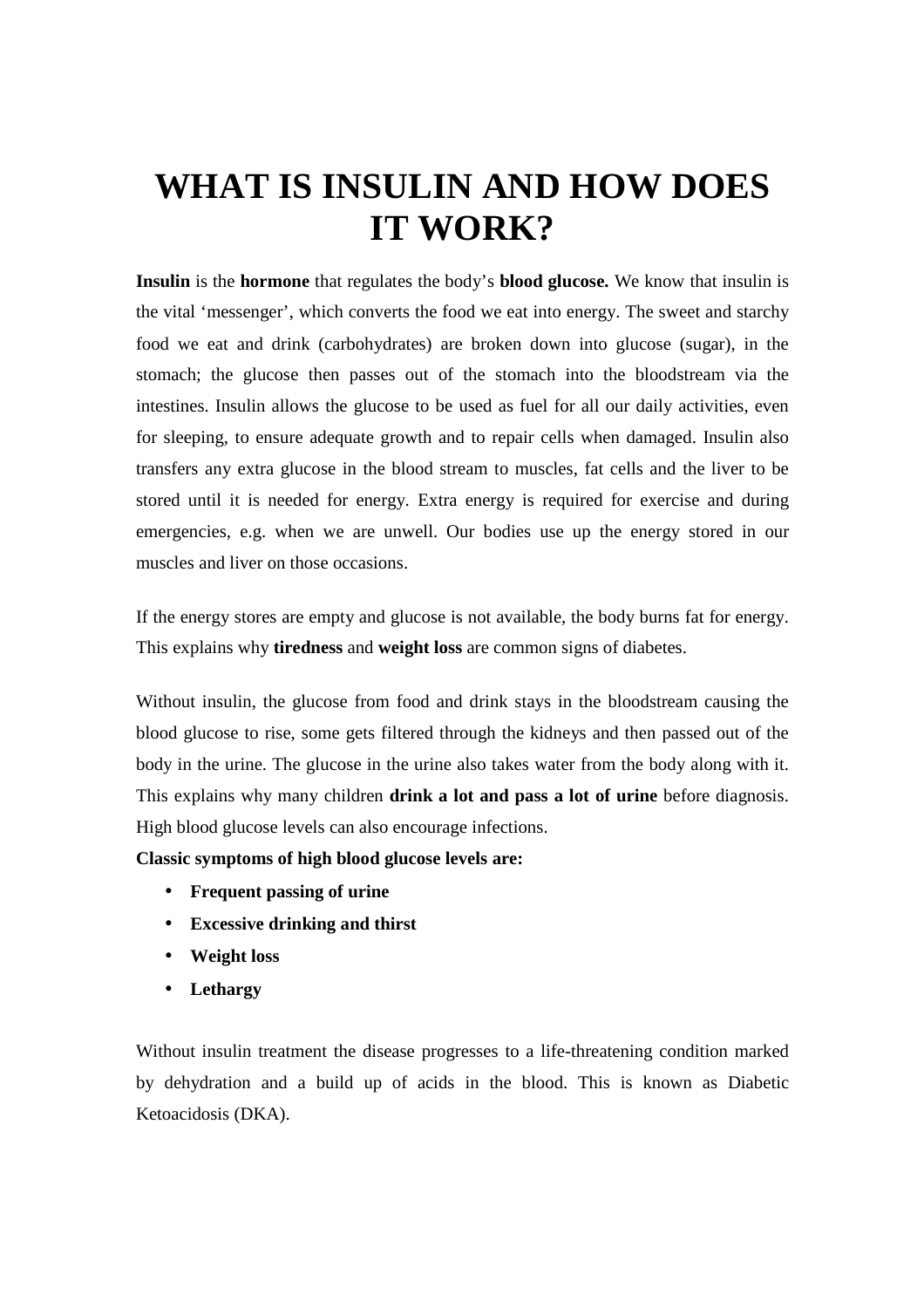### **HOW IS DIABETES TREATED?**

Children with Type 1 diabetes manage their diabetes with **insulin** taken via injection or using an insulin pump, regular **blood glucose monitoring** and carefully managed **diet** and **exercise.** 

#### **INSULIN**

Insulin has to be injected. If taken orally it would be broken down by the digestive enzymes and would therefore be ineffective.

Most children use a **pen device** making it easier for them to do their own injections. Insulin is injected into the fatty tissue on the thighs just under the skin. The thighs, upper arms, stomach and buttock areas are commonly used. Pen needles are often much thinner and shorter than people expect making the injection more comfortable.

Recent advances in insulin therapy have opened up new possibilities for designing and 'tailoring' individual treatment plans that better suit individual lifestyles.

#### **Multiple Daily Injections**

 Most children now inject insulin 4-5 times a day and therefore often need a lunchtime injection at school. They have a daily dose of long acting insulin, usually at bedtime; and then rapid acting insulin is given with breakfast, lunch and evening meal, and before large snacks. The child and family are taught how to calculate the insulin dose depending on the carbohydrate content of the food and the blood glucose level at that time. Children who inject insulin at lunchtime may need a little extra time before lunch to accommodate their injection.

#### **Insulin pumps**

Some children use an insulin pump instead of injections. An insulin pump is about the size of a pager and is connected by thin tubing to a small cannula inserted under the skin.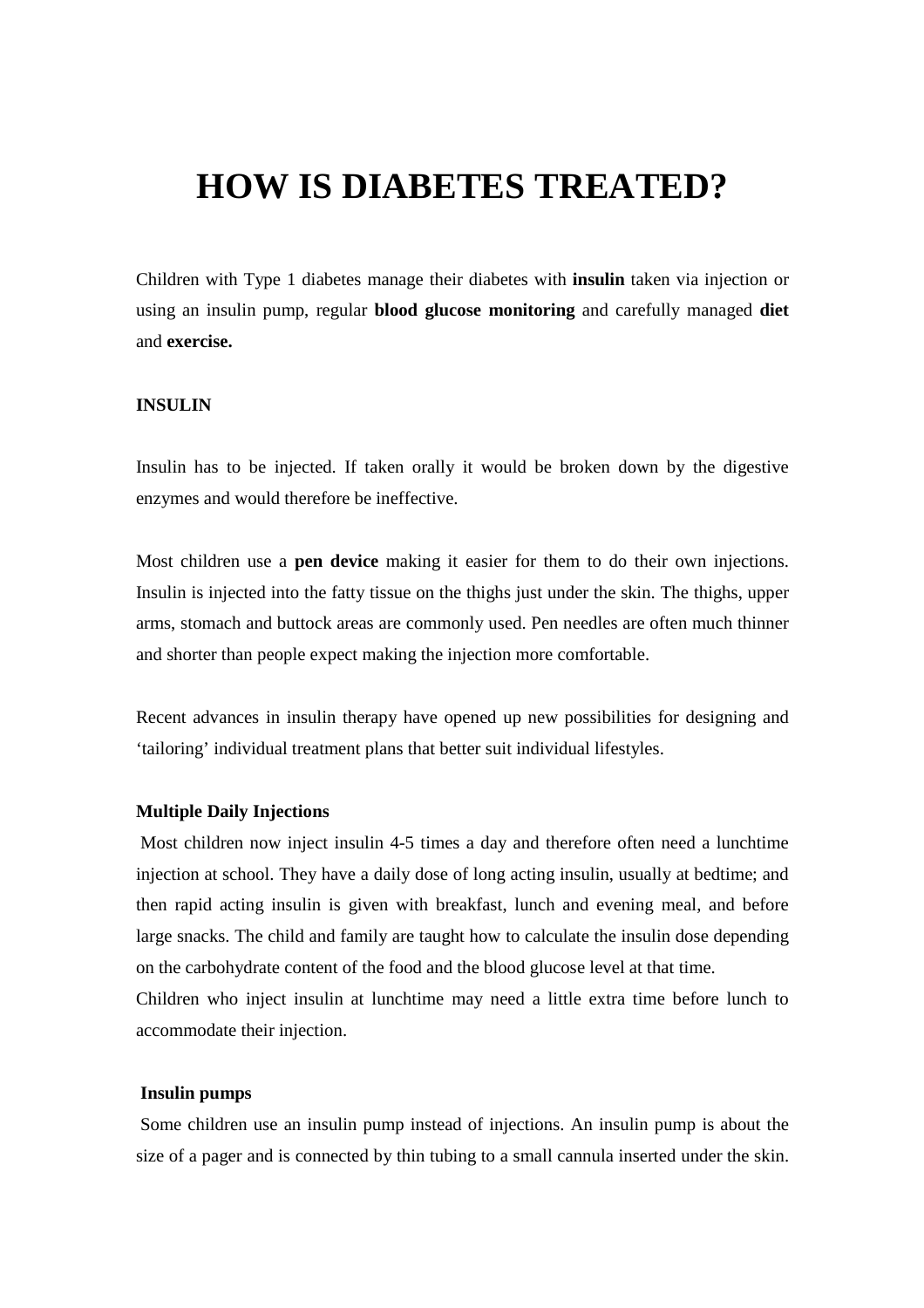The pump delivers a small amount of insulin continuously and extra insulin can be given with food.

 Multiple daily injections or insulin pump therapy are recognised as the best way of achieving good diabetes control and therefore promoting better health-outcomes for the child. They also allow the child or adolescent more freedom and flexibility in their lifestyle.

#### **Twice daily Injections**

Some children have insulin twice a day although this is now uncommon treatment in Leeds. A mixture of short and long acting insulin is injected before breakfast and before evening meal and it is unlikely that these will need to be given during school hours. It is difficult to achieve good control of diabetes on twice daily injections.

#### **Injecting at school**

Older children may be fully competent to manage their own diabetes whilst at school and should be encouraged to do so. The child may wish to carry their own diabetes equipment or may like it to be kept in a suitable place in school.

Some children may be able to give their own injections or insulin via pump, but supervision may be required.

Where children are unable to give their own injections, it may be necessary for an adult to administer the injection at school.

**Appropriate support and training from the Children's Diabetes Team must be provided where schools agree to give or supervise injections.** 

**Each child should have an individual health care plan stating clearly their insulin requirements in school and individual responsibilities.**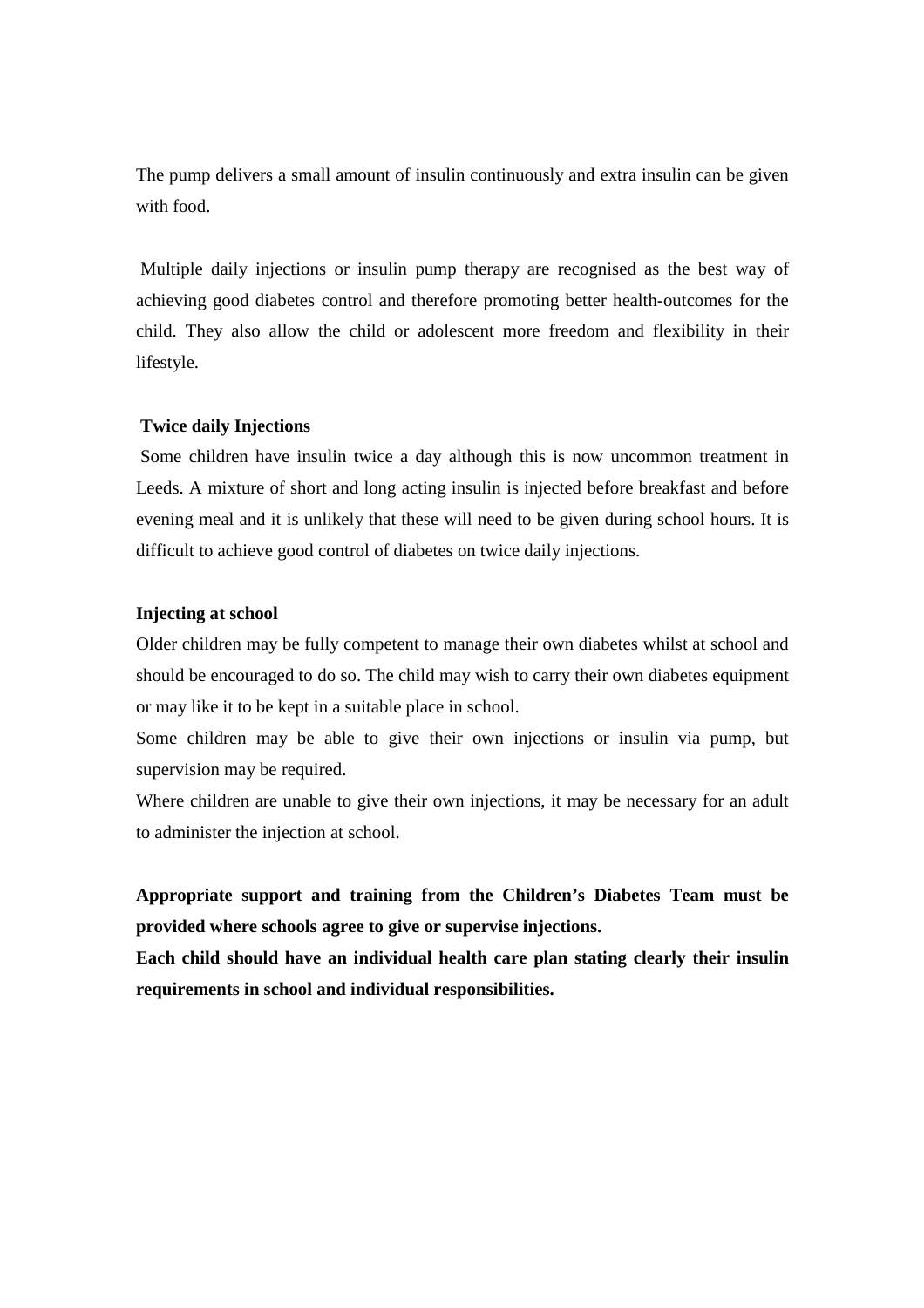### **BLOOD GLUCOSE MONITORING**

Blood glucose monitoring is a very important way of monitoring diabetes control, as it tells you how much glucose is in the blood at the time the test is carried out.

People who do not have diabetes have blood glucose levels that stay between 4 - 7mmols/l. **The target for people with diabetes is 4 – 8 mmols/l** however this is difficult to achieve particularly in the under 5's and during puberty.

Most children with diabetes will test their blood glucose levels several times each day and most children will need to test at least once whilst at school.

Doing a blood glucose test is simple enough for most school age children to be taught how to do this themselves. They will simply need a suitable place in school to do so. Some children may require adult supervision to carry out the test and/or interpret the results.

#### **Reasons for testing in school**

- To assess diabetes control and allow appropriate adjustment of insulin doses.
- To identify high or low blood glucose levels in school and ensure appropriate action is taken.
- To promote effective management of exercise / activity in school.

#### **When to test**

- **Before lunch:** Many children will do a blood glucose test immediately before lunch. This provides information to assist decision-making about the effectiveness of the insulin dose that was given at breakfast. If the child has insulin with lunch, this dose may be adjusted depending on the blood glucose level at that time.
- **Before activity:** Some children may wish to test before or after PE to help reduce the risk of a hypoglycaemic episode. A blood glucose test is definitely recommended before swimming and will help to determine how much additional carbohydrate (CHO) to give (see section on **exercise**).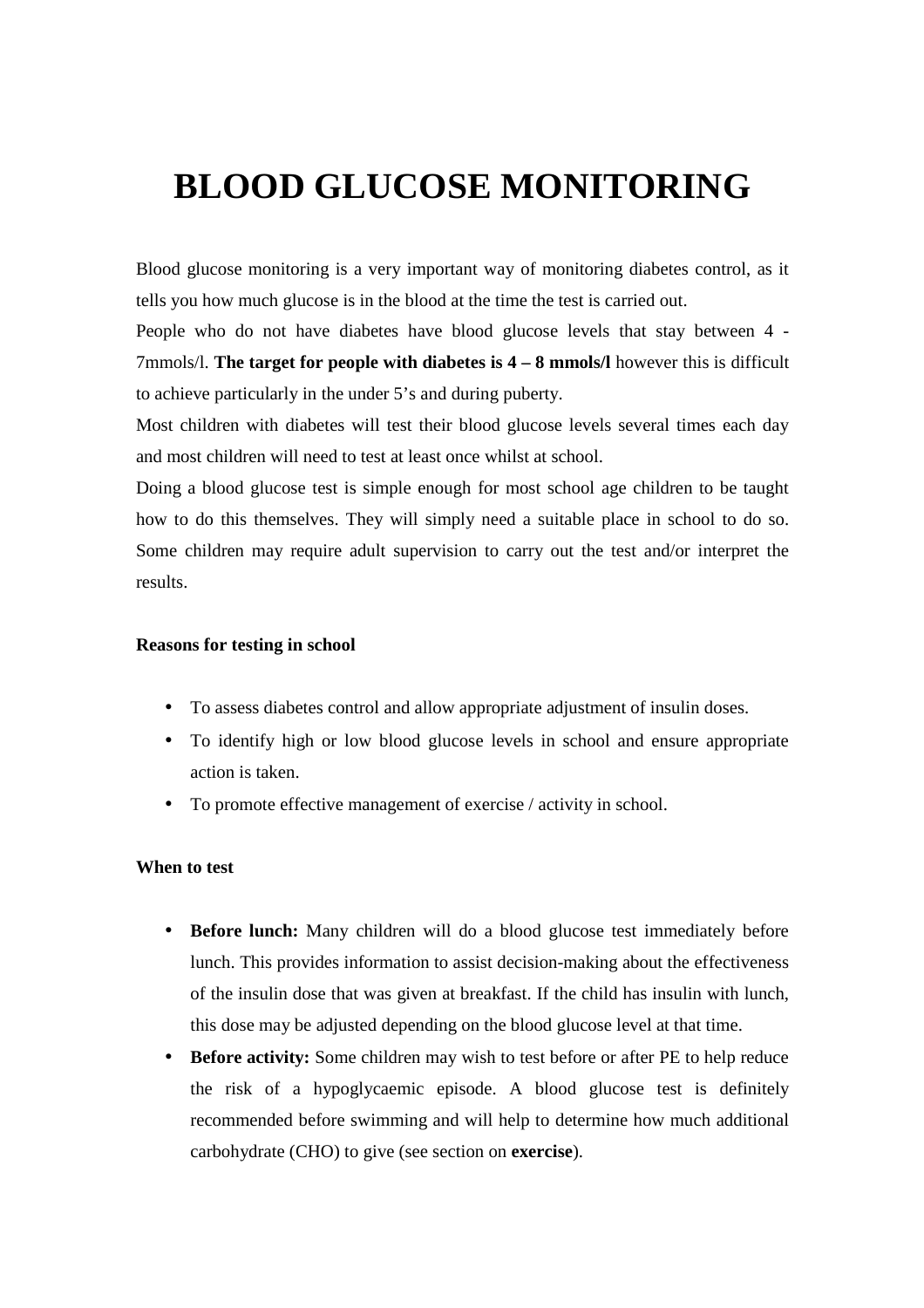- **Hypo (low blood glucose) symptoms:** It is always preferable to confirm a low blood glucose level by testing, as it can be difficult to differentiate between high and low symptoms. If blood glucose level is below 4mmol/l there is not enough glucose in the blood (see section on **hypoglycaemia**).
- If the child is unwell: It is essential to monitor blood glucose levels more frequently during illness. If a child becomes unwell at school and has a blood glucose meter in school, a test should be done immediately. If blood glucose level is above 14mmols/l there is too much sugar in the blood (see section on **hyperglycaemia**).

There may be other times (such as during exams, other periods of stress, or when reviewing insulin doses) when more frequent testing may be needed.

**The health care plan should state clearly when blood glucose monitoring is required.**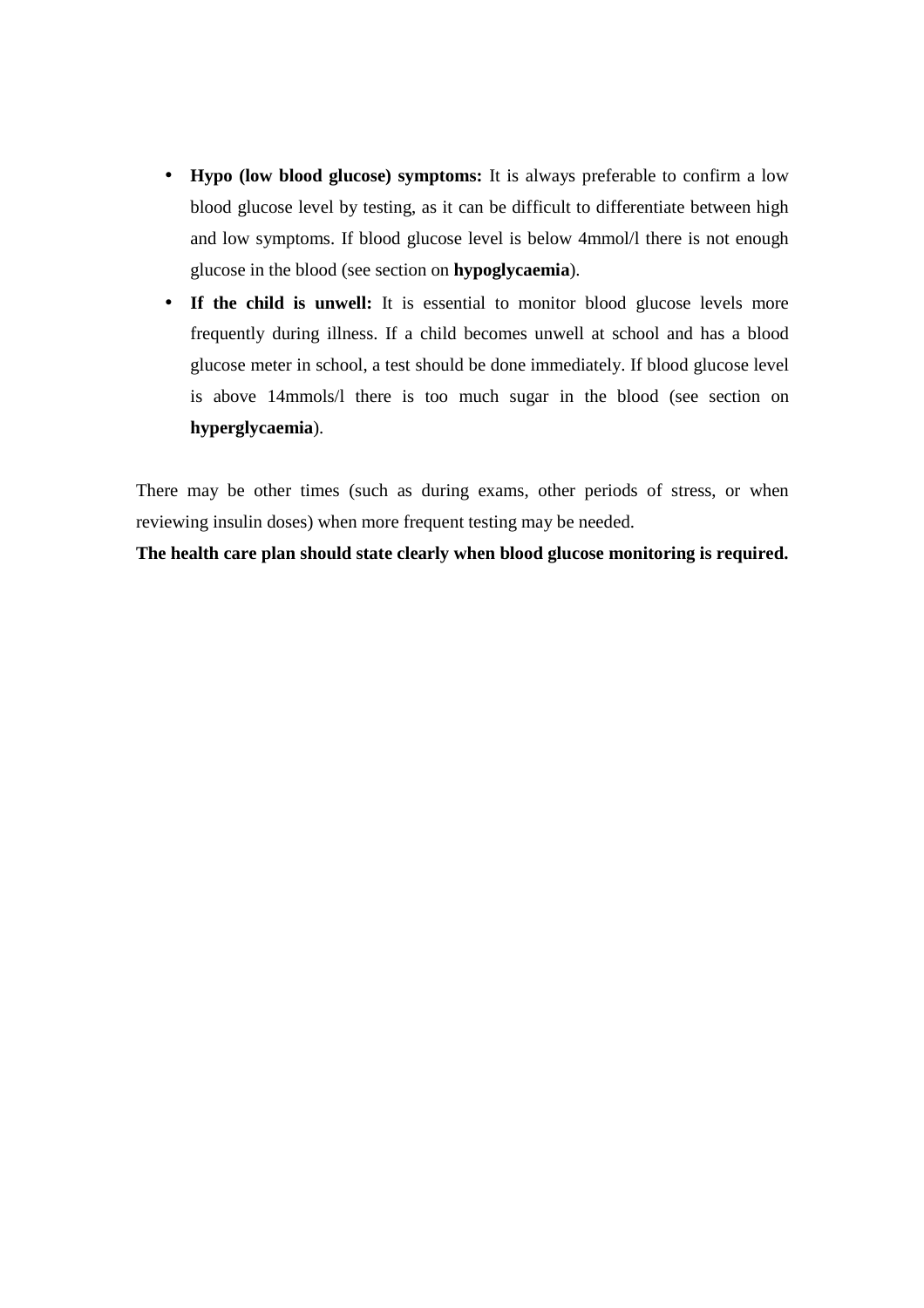### **EXERCISE, ACTIVITIES AND PE**

Exercise is important for all children and young people, to reduce their risk of heart disease. People with diabetes are more at risk of heart disease than the general population so it is essential that children with diabetes are included in exercise activities in school safely. Staff supervising physical activity sessions must be aware that the child has diabetes and how exercise may affect them.

Exercise uses fuel (carbohydrate) and therefore lowers blood sugar. The risk in someone with Type 1 diabetes is that their blood sugar will go too low (hypoglycaemia), during or after exercise.

This can be prevented by:

- i) eating a small carbohydrate containing snack before exercise (e.g. biscuit, fruit, cereal bar)
- ii) eating a small carbohydrate containing snack or drink, before and/or during exercise if it is prolonged (more than 45 minutes)
- iii) ensuring usual school meals are not delayed after exercise
- iv) older children may alter their insulin around exercise and therefore may not need to eat

Children should have easy access to their hypoglycaemia treatment in the place where the activity is happening. Staff must be aware how to treat a hypoglycaemic episode.

Children should be encouraged to test their blood glucose before exercise, particularly swimming due to the added risk of water. Blood glucose levels should be between 8- 14mmol to safely participate in sport, exercise or activities. If below 8mmol, give a snack as described above. If above 14mmol and/or showing signs of hyperglycaemia (drinking excessively or passing lots of urine), exercise should be avoided.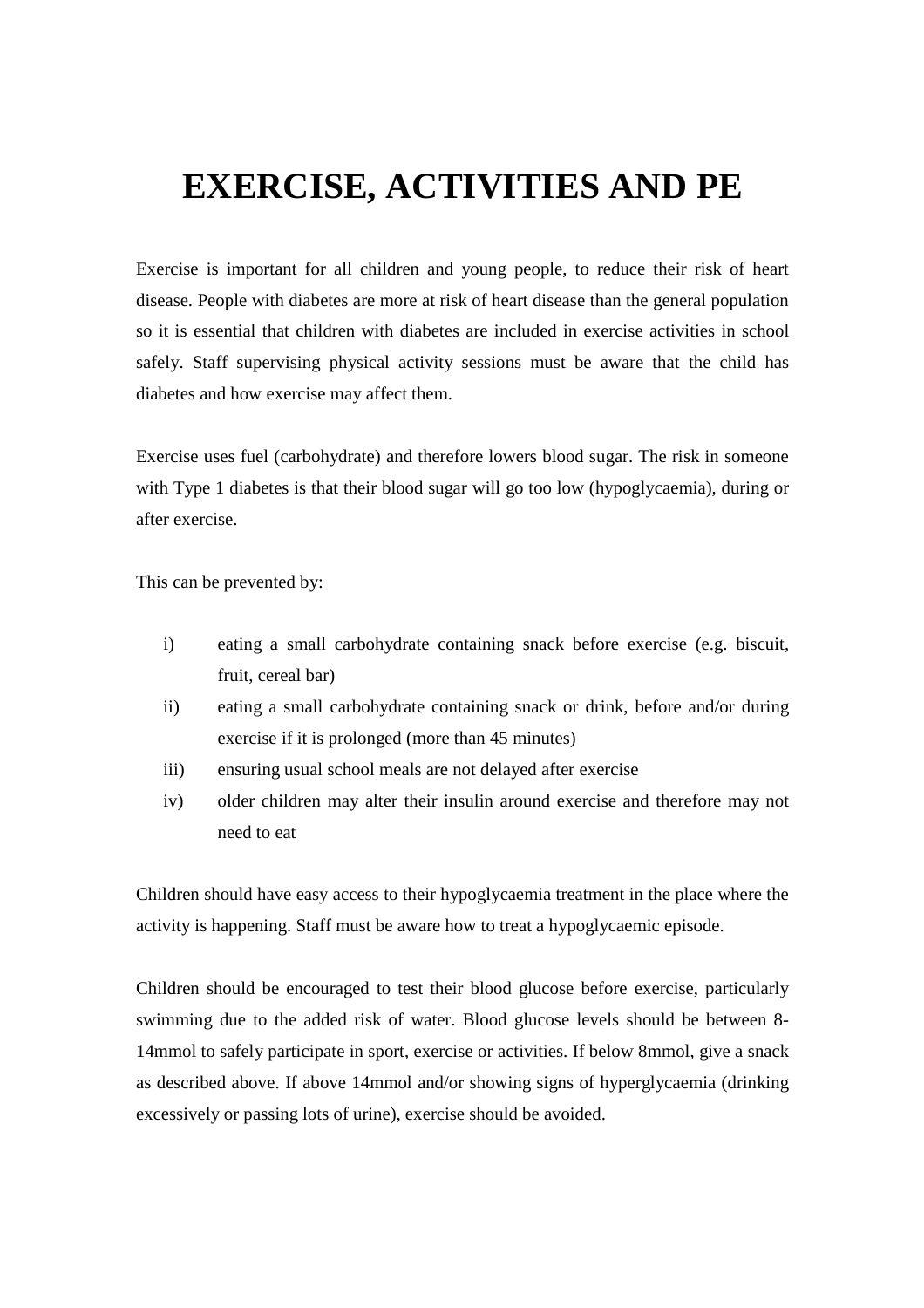### **SCHOOL MEALS**

The right food is an important part of diabetes treatment, but there is no 'special' diet for someone with diabetes. The food eaten should be based on healthy eating principles, which everyone should follow. Children should eat regular meals each containing a starchy carbohydrate food (bread, cereals, potatoes, pasta or rice), avoid sugary drinks and too many sweet foods. Meals should contain some fruit or vegetables.

Children attending breakfast club should choose a cereal that preferably contains some fibre (Weetabix, Oatibix, Ready Brek, Porridge, Shreddies, Shredded Wheat, Just Right, Fruit and Fibre, Bran Flakes, Cheerios, Puffed Wheat), or is plain without sugar (Rice Krispies, Cornflakes). Sugary cereals should be avoided. Toast is also a good breakfast choice. Fruit, yogurts or fresh fruit juices are all suitable at breakfast if available.

Children with diabetes may either have a packed lunch or school meals. Either meal should contain at least one source of starchy carbohydrate (potato, pasta, rice, bread) and preferably a milk product or fruit. This helps to maintain blood glucose levels throughout the day. Drinks should be water, sugar free or diet drinks as best options. Occasionally children may have fresh fruit juice, smoothies or milkshake as part of their lunch.

Younger children with packed lunches should be supervised to ensure they do not swap items of their lunch with friends. Parents may have calculated the necessary dose of insulin based on the content of the lunch box. Older children may independently alter their insulin dose depending on what they eat, but healthy choices are encouraged.

Younger children on school meals will have a fixed dose of insulin as a 'best guess' when parents are absent at lunchtime. This dose will be decided by the diabetes team and parents. The Health Care plan will state the dose and timing of injection for an individual child. Very sugary puddings (e.g. syrup sponge and custard) should be avoided, as they will affect blood glucose levels. Younger children should be supervised to ensure they eat their school meal to prevent hypoglycaemia later in the afternoon. Older children may independently alter their insulin dose depending on what they choose, but healthy choices are encouraged.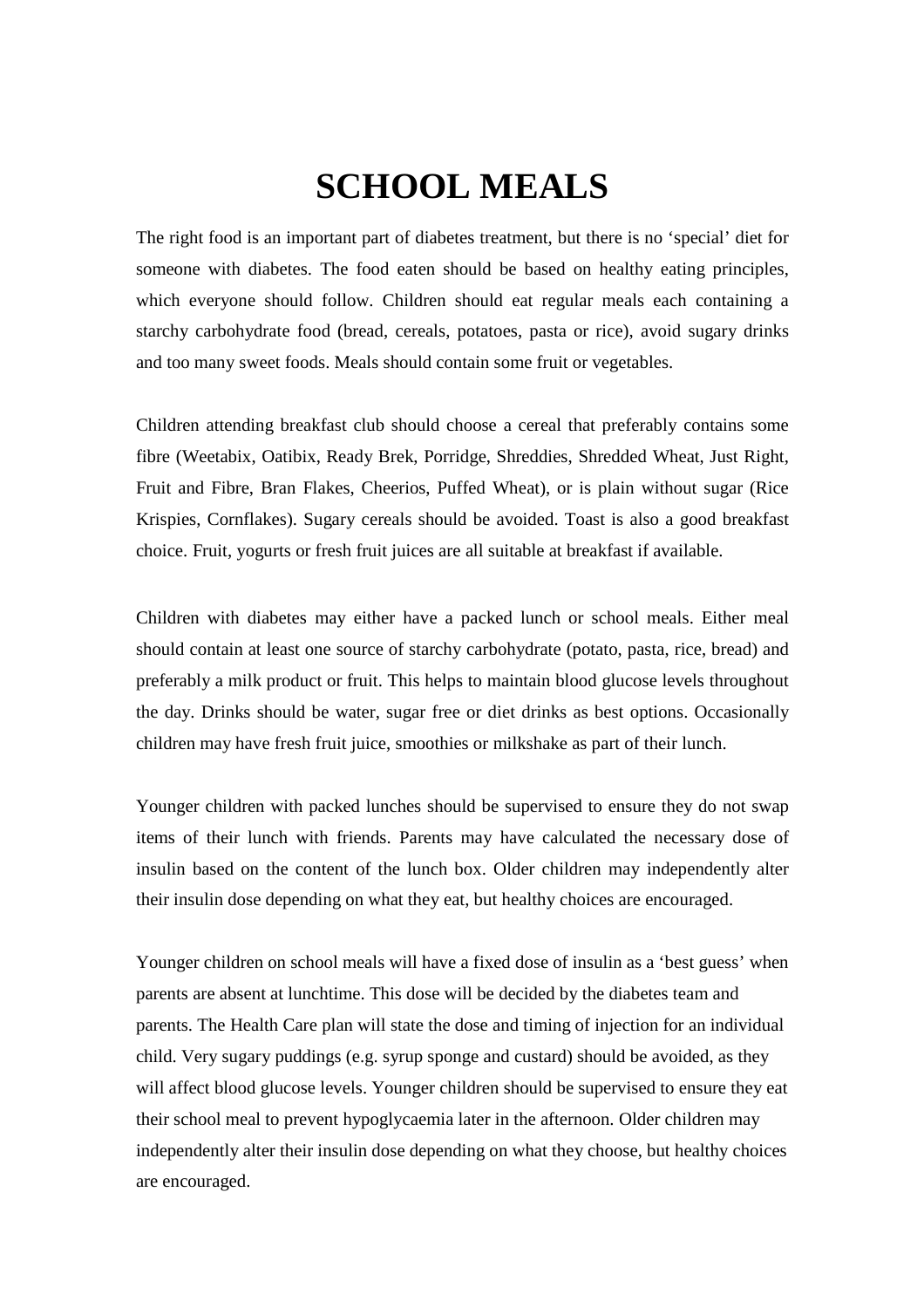## **HYPOGLYCAEMIA (low blood glucose < 4mmol/l)**

Hypoglycaemia (hypo), or low blood glucose, occurs when the level of glucose in the blood is too low. This may be due to too much insulin, too little food, exercise, stress or warmer weather. Each child will have unique signs and symptoms when their blood glucose level is too low and these must be stated clearly in the health care plan. Children may become drowsy, feel dizzy/shaky, lose concentration, or behave erratically. Some children, especially those under five years may have little or no awareness of hypos therefore close supervision and frequent blood glucose monitoring may be needed. Children should be allowed to test their blood glucose level and access emergency glucose if a hypo is suspected. Do not ask the child to go to the first aid room/office to treat a hypo as this uses more energy and will make the hypo worse. Always treat the child in their present situation.

#### **Low blood glucose levels constitute a medical emergency and must be treated immediately. The health care plan should state clearly the action required.**

Teachers should be aware that cognitive function can be affected for several hours after an episode of hypoglycaemia, therefore children may not perform as well as expected academically.

Children taking examinations should be allowed to check their blood glucose level immediately before an exam and to take food and drink with them in case of hypoglycaemia. Prior to exams, a request for special consideration in relation to the impact of examination stress on blood glucose levels should be made in writing to the education authority/exam board.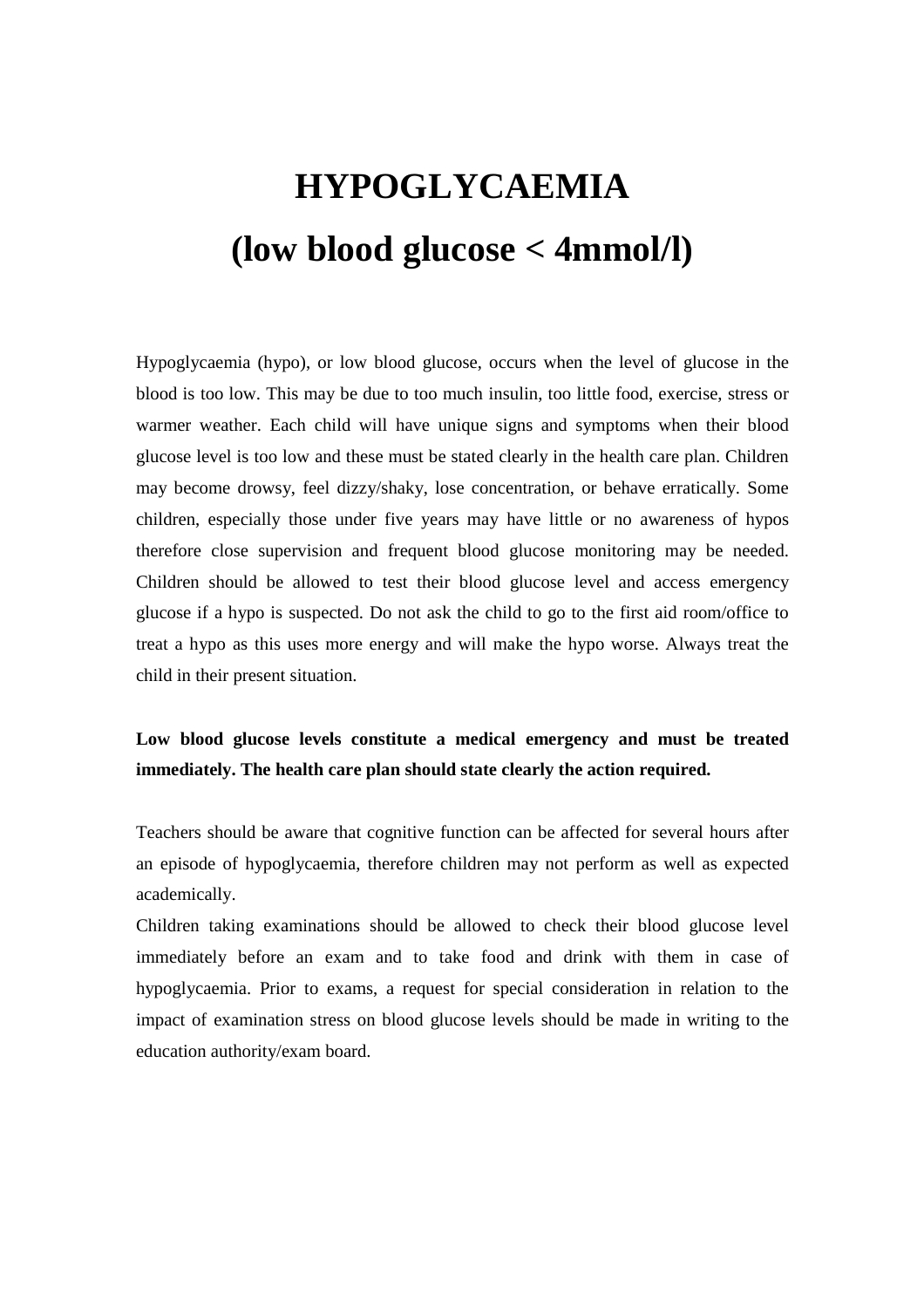# **HYPERGLYCAEMIA (high blood glucose > 14mmol/l)**

Hyperglycaemia, or high blood glucose, occurs when the level of glucose in the blood is too high. This may be due to too much food, not enough insulin, stress or illness. Children may become lethargic or behave erratically, and are often very thirsty and pass lots of urine. Children should be allowed to test their blood glucose level and to drink water and use the toilet freely if needed.

Prolonged hyperglycaemia can lead to a very serious condition called Diabetic Ketoacidosis (DKA). DKA can take from just a few hours to several days to develop but can be life threatening, so early recognition is essential.

**If the child is wearing an insulin pump, immediate action is required if a high blood glucose level is suspected in case of pump failure/blockage. The health care plan should state clearly the action required.** 

**High blood glucose levels and illness constitutes a medical emergency. The health care plan should state clearly the action required.**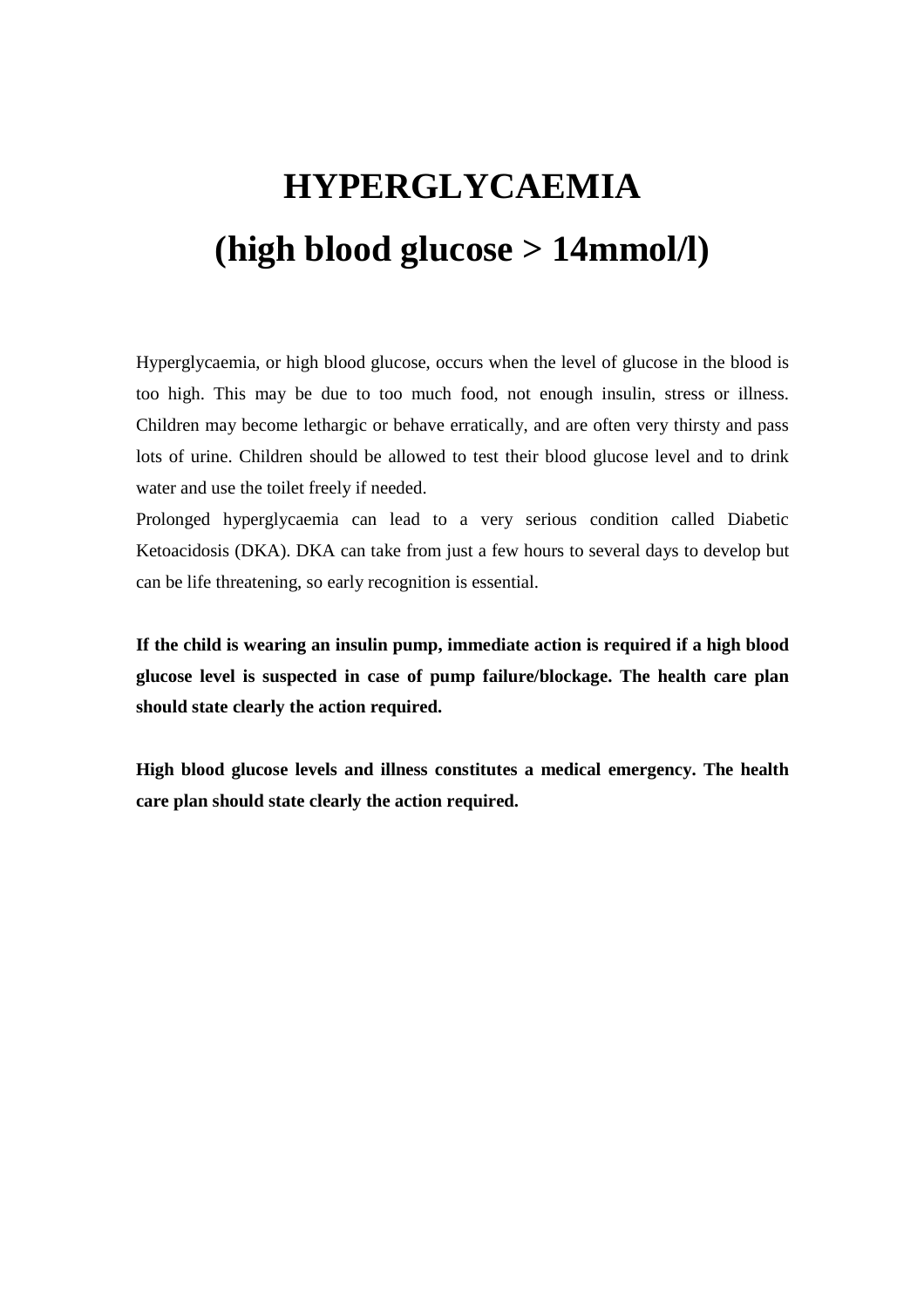### **SCHOOL TRIPS/RESIDENTIALS**

Diabetes should not prevent a child from going on school trips or residentials. Full participation and opportunities in all academic, social and sporting activities should be encouraged as development of self-esteem and confidence in such activities can have positive effects on the management of diabetes. (ISPAD 2000)

Children are likely to be excited and much more active during school trips and therefore diabetes management will need tailoring accordingly. Insulin doses may need to be reduced, extra carbohydrates may be required and additional supervision and blood glucose monitoring may be needed to prevent hypoglycaemia.

Careful planning is necessary and it is recommended that school staff meet with the child/ parent(s)/guardian, and the diabetes team to discuss the child's needs. They can then ensure that appropriate action is taken to enable the child to participate fully and safely on school trips. A risk assessment may be needed and additional safety measures may need to be taken. For residential trips it is often useful if a copy of the itinerary and sample food menus are available at this meeting.

**The child's individual health care plan should also be reviewed at this time and a copy should be taken on the trip.**